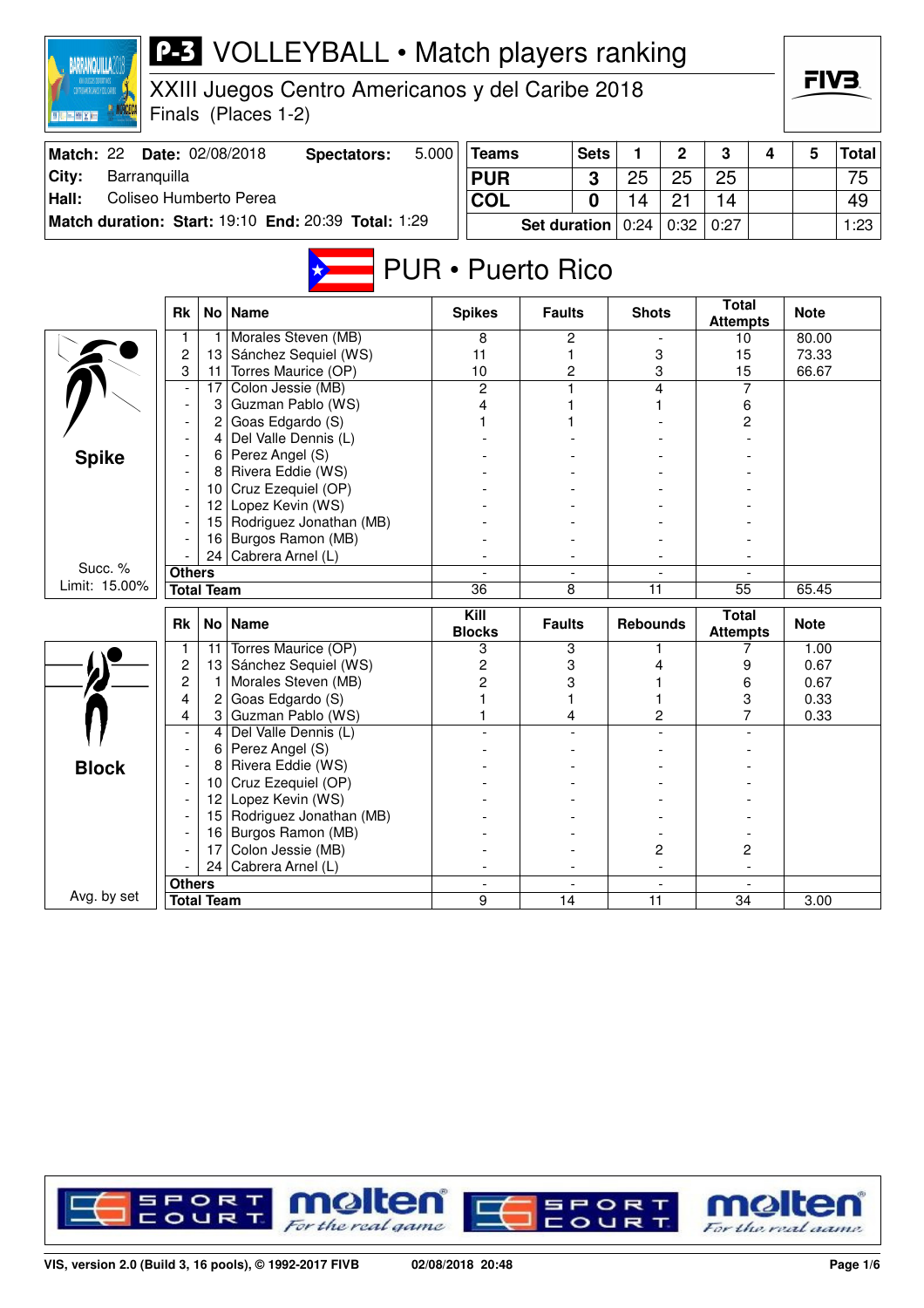| <b>BARRANQUILLA</b>             |                |                   | <b>P-3</b> VOLLEYBALL • Match players ranking                           |       |                          |                     |                |                             |                |                                 |   |              |              |
|---------------------------------|----------------|-------------------|-------------------------------------------------------------------------|-------|--------------------------|---------------------|----------------|-----------------------------|----------------|---------------------------------|---|--------------|--------------|
| <b>TROANERCANDS FIRE CARRE</b>  |                |                   | XXIII Juegos Centro Americanos y del Caribe 2018<br>Finals (Places 1-2) |       |                          |                     |                |                             |                |                                 |   | FIV3.        |              |
| Match: 22                       |                |                   | Date: 02/08/2018                                                        | 5.000 | <b>Teams</b>             |                     | <b>Sets</b>    | 1                           | $\mathbf 2$    |                                 | 4 |              |              |
|                                 |                |                   | <b>Spectators:</b>                                                      |       |                          |                     |                |                             |                | 3                               |   | 5            | <b>Total</b> |
| City:<br>Barranquilla           |                |                   |                                                                         |       | <b>PUR</b>               |                     | 3              | 25                          | 25             | 25                              |   |              | 75           |
| Hall:<br>Coliseo Humberto Perea |                |                   |                                                                         |       | COL                      |                     | 0              | 14                          | 21             | 14                              |   |              | 49           |
|                                 |                |                   | Match duration: Start: 19:10 End: 20:39 Total: 1:29                     |       |                          | <b>Set duration</b> |                | 0:24                        | 0:32           | 0:27                            |   |              | 1:23         |
|                                 |                |                   |                                                                         |       | <b>PUR • Puerto Rico</b> |                     |                |                             |                |                                 |   |              |              |
|                                 | <b>Rk</b>      | No <sub>1</sub>   | <b>Name</b>                                                             |       | Aces                     | <b>Faults</b>       |                | <b>Serve</b><br><b>Hits</b> |                | <b>Total</b><br><b>Attempts</b> |   | <b>Note</b>  |              |
|                                 |                |                   | 13 Sánchez Sequiel (WS)                                                 |       | 2                        |                     |                |                             | 8              | 10                              |   | 0.67         |              |
|                                 | 1              | 3                 | Guzman Pablo (WS)<br>Colon Jessie (MB)                                  |       | $\overline{c}$           | 1                   |                | 15                          |                | 18                              |   | 0.67         |              |
|                                 | 1<br>4         | 17<br>11          | Torres Maurice (OP)                                                     |       | 2<br>1                   | 1<br>3              |                |                             | 9<br>7         | 12<br>11                        |   | 0.67<br>0.33 |              |
|                                 |                | $\mathbf{2}$      | Goas Edgardo (S)                                                        |       |                          |                     |                | 11                          |                | 11                              |   |              |              |
|                                 |                | 4                 | Del Valle Dennis (L)                                                    |       |                          |                     |                |                             |                |                                 |   |              |              |
|                                 |                |                   | $6$ Perez Angel (S)                                                     |       |                          |                     |                |                             |                |                                 |   |              |              |
| <b>Serve</b>                    |                | 8                 | Rivera Eddie (WS)                                                       |       |                          |                     |                |                             |                |                                 |   |              |              |
|                                 |                |                   | 10 Cruz Ezequiel (OP)                                                   |       |                          |                     |                |                             |                |                                 |   |              |              |
|                                 |                |                   | 12 Lopez Kevin (WS)                                                     |       |                          |                     |                |                             |                |                                 |   |              |              |
|                                 |                |                   | 15 Rodriguez Jonathan (MB)                                              |       |                          |                     |                |                             |                |                                 |   |              |              |
|                                 |                | 16                | Burgos Ramon (MB)                                                       |       |                          |                     |                |                             |                |                                 |   |              |              |
|                                 |                | 24                | Cabrera Arnel (L)<br>Morales Steven (MB)                                |       |                          | 2                   |                |                             | 8              | 10                              |   |              |              |
|                                 | <b>Others</b>  |                   |                                                                         |       |                          |                     |                |                             |                |                                 |   |              |              |
| Avg. by set                     |                | <b>Total Team</b> |                                                                         |       | 7                        | 7                   |                | $\overline{59}$             |                | 73                              |   | 2.33         |              |
|                                 |                |                   |                                                                         |       |                          |                     |                |                             |                |                                 |   |              |              |
| <b>Team</b>                     |                |                   | Opponent errors & Team faults                                           |       | 23                       | 2                   |                |                             |                | 25                              |   |              |              |
|                                 | <b>Rk</b>      |                   | No   Name                                                               |       | <b>Digs</b>              | <b>Faults</b>       |                | <b>Receptions</b>           |                | <b>Total</b><br><b>Attempts</b> |   | <b>Note</b>  |              |
|                                 | 1              | 3                 | Guzman Pablo (WS)                                                       |       | 4                        | 2                   |                |                             |                | 6                               |   | 1.33         |              |
|                                 | 1              | 4                 | Del Valle Dennis (L)                                                    |       | 4                        | 4                   |                |                             | 3              | 11                              |   | 1.33         |              |
|                                 | 3              | 17                | Colon Jessie (MB)                                                       |       | 1                        |                     |                |                             | 2              | 3                               |   | 0.33         |              |
|                                 | 3<br>3         | 13<br>11          | Sánchez Sequiel (WS)<br>Torres Maurice (OP)                             |       | 1<br>1                   | 3<br>4              |                |                             | 2              | 6<br>5                          |   | 0.33<br>0.33 |              |
|                                 | $\overline{a}$ | 6                 | Perez Angel (S)                                                         |       |                          |                     |                |                             |                |                                 |   |              |              |
|                                 |                | 8                 | Rivera Eddie (WS)                                                       |       |                          |                     |                |                             |                |                                 |   |              |              |
| <b>Dig</b>                      |                | 10                | Cruz Ezequiel (OP)                                                      |       |                          |                     |                |                             |                |                                 |   |              |              |
|                                 |                | 12 <sub>2</sub>   | Lopez Kevin (WS)                                                        |       |                          |                     |                |                             |                |                                 |   |              |              |
|                                 |                |                   | 15 Rodriguez Jonathan (MB)                                              |       |                          |                     |                |                             |                |                                 |   |              |              |
|                                 |                | 16                | Burgos Ramon (MB)                                                       |       |                          |                     |                |                             |                |                                 |   |              |              |
|                                 |                |                   | 24   Cabrera Arnel (L)                                                  |       |                          |                     |                |                             |                | 1.                              |   |              |              |
|                                 |                | 2                 | Goas Edgardo (S)                                                        |       |                          | 1                   |                |                             |                | $\overline{c}$                  |   |              |              |
|                                 | <b>Others</b>  |                   | Morales Steven (MB)                                                     |       | $\overline{\phantom{a}}$ | 2                   | $\blacksquare$ |                             | $\blacksquare$ | 3                               |   |              |              |
| Avg. by set                     |                | <b>Total Team</b> |                                                                         |       | $\overline{11}$          | $\overline{16}$     |                | 10                          |                | $\overline{37}$                 |   | 3.67         |              |

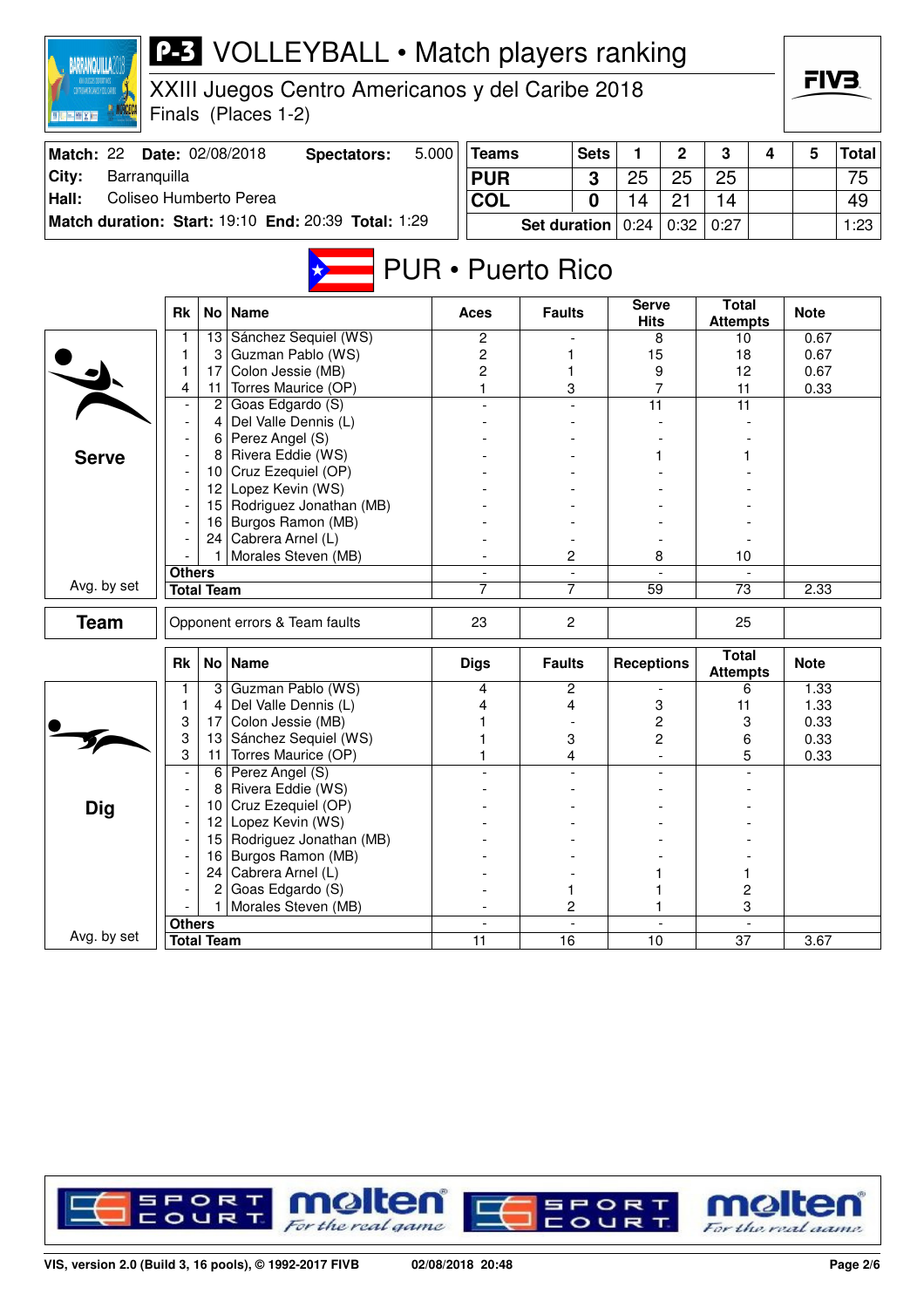| <b>BARRANQUILLA2</b>                                    |               |                   | <b>P-3</b> VOLLEYBALL • Match players ranking       |       |                               |                          |                          |                             |              |                                 |   |             |              |
|---------------------------------------------------------|---------------|-------------------|-----------------------------------------------------|-------|-------------------------------|--------------------------|--------------------------|-----------------------------|--------------|---------------------------------|---|-------------|--------------|
| , XXII JLEGOS DEPORTIVOS<br>Kydoanericanos 4 del carine |               |                   | XXIII Juegos Centro Americanos y del Caribe 2018    |       |                               |                          |                          |                             |              |                                 |   | FIV3.       |              |
| 三侧关闭                                                    |               |                   | Finals (Places 1-2)                                 |       |                               |                          |                          |                             |              |                                 |   |             |              |
|                                                         |               |                   |                                                     |       |                               |                          |                          |                             |              |                                 |   |             |              |
| Match: 22                                               |               |                   | Date: 02/08/2018<br><b>Spectators:</b>              | 5.000 | <b>Teams</b>                  |                          | <b>Sets</b>              | 1                           | $\mathbf{2}$ | 3                               | 4 | 5           | <b>Total</b> |
| City:<br>Barranquilla                                   |               |                   |                                                     |       | <b>PUR</b>                    |                          | 3                        | 25                          | 25           | 25                              |   |             | 75           |
| Coliseo Humberto Perea<br>Hall:                         |               |                   |                                                     |       | <b>COL</b>                    |                          | 0                        | 14                          | 21           | 14                              |   |             | 49           |
|                                                         |               |                   | Match duration: Start: 19:10 End: 20:39 Total: 1:29 |       |                               | <b>Set duration</b>      |                          | 0:24                        | 0:32         | 0:27                            |   |             | 1:23         |
|                                                         |               |                   |                                                     |       |                               |                          |                          |                             |              |                                 |   |             |              |
|                                                         |               |                   |                                                     |       |                               | <b>PUR • Puerto Rico</b> |                          |                             |              |                                 |   |             |              |
|                                                         | <b>Rk</b>     | No                | <b>Name</b>                                         |       | <b>Running</b><br><b>Sets</b> | <b>Faults</b>            |                          | <b>Still</b><br><b>Sets</b> |              | <b>Total</b><br><b>Attempts</b> |   | <b>Note</b> |              |
|                                                         | 1             | 2                 | Goas Edgardo (S)                                    |       | 13                            |                          | $\blacksquare$           | 25                          |              | 38                              |   | 4.33        |              |
|                                                         |               |                   | Morales Steven (MB)                                 |       |                               |                          |                          |                             | 2            | 2                               |   |             |              |
|                                                         |               | 3                 | Guzman Pablo (WS)                                   |       |                               |                          |                          |                             |              |                                 |   |             |              |
|                                                         |               | 4                 | Del Valle Dennis (L)                                |       |                               |                          |                          |                             |              |                                 |   |             |              |
|                                                         |               | 6                 | Perez Angel (S)                                     |       |                               |                          |                          |                             |              |                                 |   |             |              |
|                                                         |               | 8                 | Rivera Eddie (WS)                                   |       |                               |                          |                          |                             |              |                                 |   |             |              |
|                                                         |               | 10                | Cruz Ezequiel (OP)                                  |       |                               |                          |                          |                             |              |                                 |   |             |              |
| <b>Set</b>                                              |               | 11                | Torres Maurice (OP)<br>12 Lopez Kevin (WS)          |       |                               |                          |                          |                             |              |                                 |   |             |              |
|                                                         |               | 13                | Sánchez Sequiel (WS)                                |       |                               |                          |                          |                             |              |                                 |   |             |              |
|                                                         |               | 15                | Rodriguez Jonathan (MB)                             |       |                               |                          |                          |                             |              |                                 |   |             |              |
|                                                         |               | 16                | Burgos Ramon (MB)                                   |       |                               |                          |                          |                             |              |                                 |   |             |              |
|                                                         |               | 17                | Colon Jessie (MB)                                   |       |                               |                          |                          |                             |              |                                 |   |             |              |
|                                                         |               | 24                | Cabrera Arnel (L)                                   |       |                               |                          |                          |                             | 5            | 5                               |   |             |              |
|                                                         | <b>Others</b> |                   |                                                     |       |                               |                          |                          |                             |              |                                 |   |             |              |
| Avg. by set                                             |               | <b>Total Team</b> |                                                     |       | 13                            |                          | $\overline{\phantom{a}}$ | $\overline{33}$             |              | 46                              |   | 4.33        |              |
|                                                         |               |                   |                                                     |       |                               |                          |                          | <b>Serve</b>                |              | <b>Total</b>                    |   |             |              |
|                                                         | <b>Rk</b>     | No l              | <b>Name</b>                                         |       | <b>Excellents</b>             | <b>Faults</b>            |                          | <b>Receptions</b>           |              | <b>Attempts</b>                 |   | <b>Note</b> |              |
|                                                         |               |                   | 13 Sánchez Sequiel (WS)                             |       | 4                             |                          |                          |                             | 5            | 9                               |   | 44.44       |              |
|                                                         | 2             | 3                 | Guzman Pablo (WS)                                   |       | 9                             | 2                        |                          |                             | 9            | 20                              |   | 35.00       |              |
|                                                         |               | 24                | Cabrera Arnel (L)                                   |       | 6                             |                          |                          |                             |              | 6                               |   |             |              |
|                                                         |               |                   | Morales Steven (MB)                                 |       |                               |                          |                          | 1                           |              |                                 |   |             |              |
|                                                         |               | 2                 | Goas Edgardo (S)                                    |       |                               |                          |                          |                             |              |                                 |   |             |              |
|                                                         |               |                   | Del Valle Dennis (L)                                |       |                               |                          |                          |                             |              |                                 |   |             |              |
|                                                         |               | 6                 | Perez Angel (S)                                     |       |                               |                          |                          |                             |              |                                 |   |             |              |
| Reception                                               |               | 10                | Rivera Eddie (WS)<br>Cruz Ezequiel (OP)             |       |                               |                          |                          |                             |              |                                 |   |             |              |
|                                                         |               | 11                | Torres Maurice (OP)                                 |       |                               |                          |                          |                             |              |                                 |   |             |              |
|                                                         |               | 12                | Lopez Kevin (WS)                                    |       |                               |                          |                          |                             |              |                                 |   |             |              |
|                                                         |               | 15                | Rodriguez Jonathan (MB)                             |       |                               |                          |                          |                             |              |                                 |   |             |              |
|                                                         |               | 16                | Burgos Ramon (MB)                                   |       |                               |                          |                          |                             |              |                                 |   |             |              |
|                                                         |               | 17                | Colon Jessie (MB)                                   |       |                               |                          |                          |                             |              |                                 |   |             |              |
| Eff. %                                                  | <b>Others</b> |                   |                                                     |       |                               |                          |                          |                             |              |                                 |   |             |              |
| Limit: 20.00%                                           |               | <b>Total Team</b> |                                                     |       | 19                            | $\overline{2}$           |                          | 15                          |              | 36                              |   | 47.22       |              |

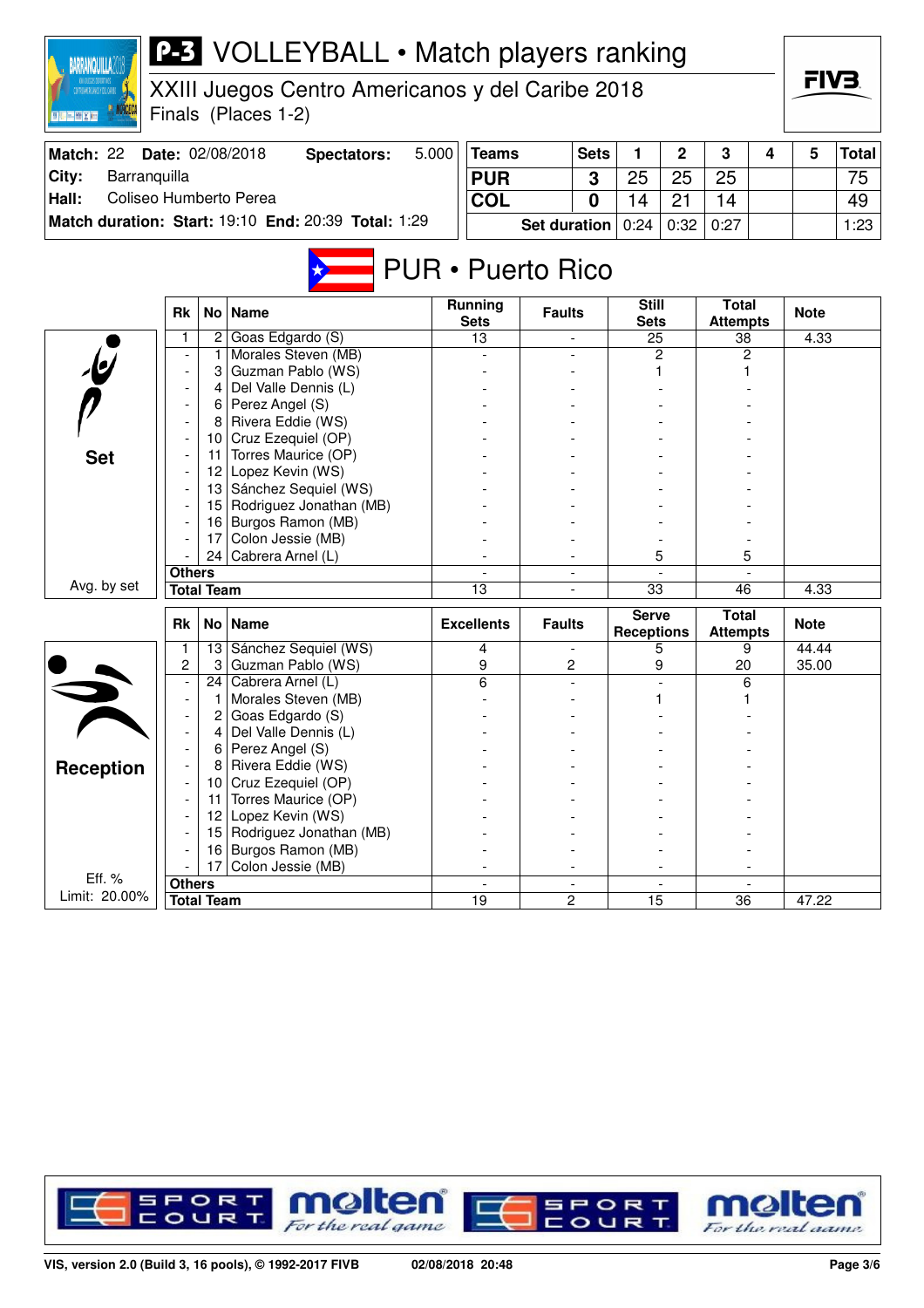



- 10 Larrahondo Gustavo (OP) - 1 - 1 **Others** - - - -

**Total Team** 5 16 11 32 1.67

Avg. by set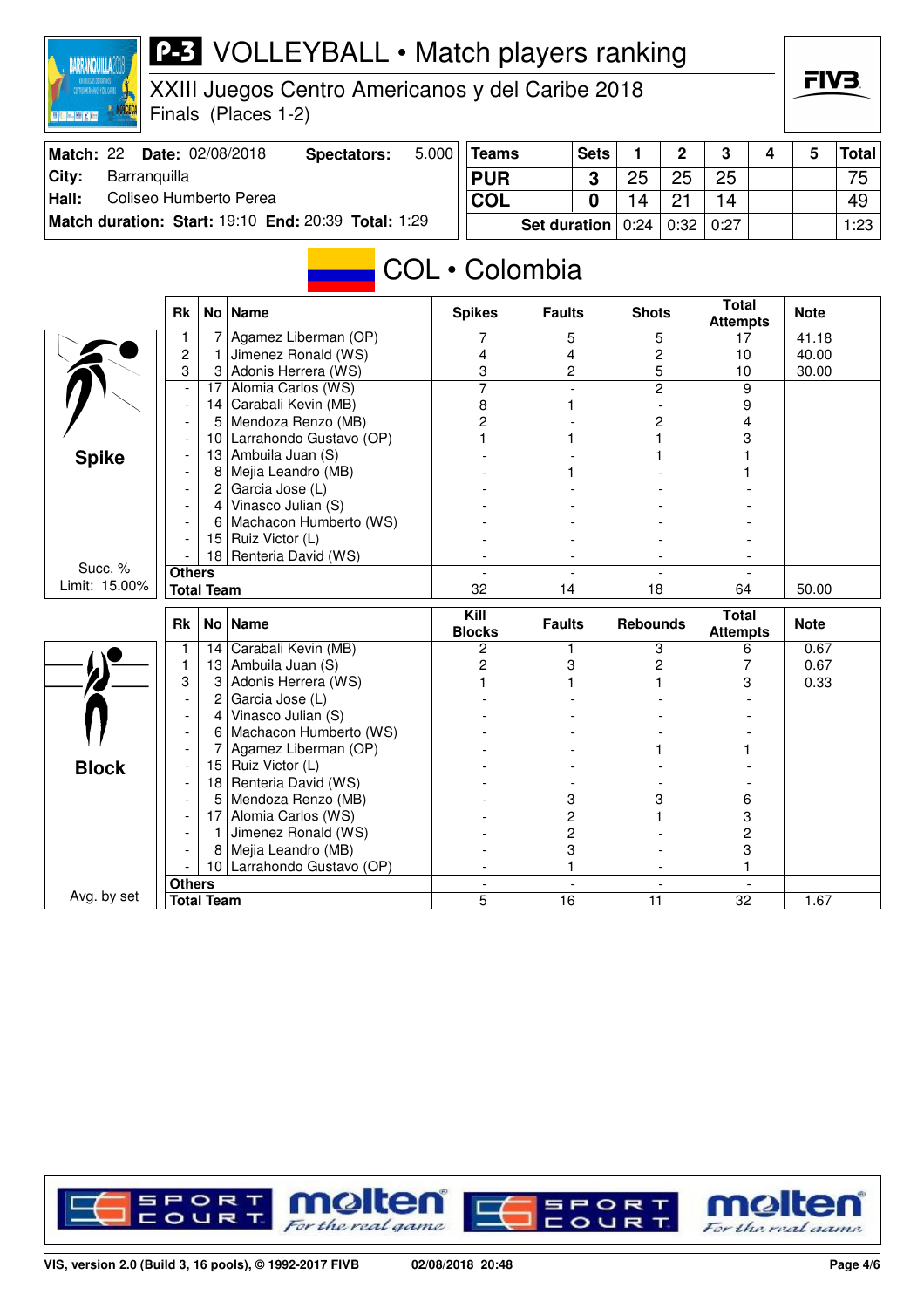

## **P-3** VOLLEYBALL • Match players ranking

XXIII Juegos Centro Americanos y del Caribe 2018

Finals (Places 1-2)

| ıП. | ľ | V |  |  |
|-----|---|---|--|--|
|     |   |   |  |  |

| Match: 22 | <b>Date: 02/08/2018</b>                             | Spectators: | 5.000 | Teams                                    | <b>Sets</b> |    | C  | 3  |  | <b>Total</b> |
|-----------|-----------------------------------------------------|-------------|-------|------------------------------------------|-------------|----|----|----|--|--------------|
| City:     | Barranguilla                                        |             |       | <b>PUR</b>                               | ົ           | 25 | 25 | 25 |  | 75           |
| Hall:     | Coliseo Humberto Perea                              |             |       | <b>COL</b>                               |             | 14 |    |    |  | 49           |
|           | Match duration: Start: 19:10 End: 20:39 Total: 1:29 |             |       | <b>Set duration</b> $0:24   0:32   0:27$ |             |    |    |    |  | 1:23         |

## COL • Colombia

|              | <b>Rk</b>                |                   | No   Name                     | <b>Aces</b>    | <b>Faults</b>   | <b>Serve</b><br><b>Hits</b> | Total<br><b>Attempts</b>        | <b>Note</b> |
|--------------|--------------------------|-------------------|-------------------------------|----------------|-----------------|-----------------------------|---------------------------------|-------------|
|              | 1                        | 17                | Alomia Carlos (WS)            | 1              | 1               | 6                           | 8                               | 0.33        |
|              | 1                        | 3                 | Adonis Herrera (WS)           | $\mathbf{1}$   | $\overline{c}$  | 6                           | 9                               | 0.33        |
|              | $\overline{\phantom{a}}$ | $\overline{2}$    | Garcia Jose (L)               |                | $\equiv$        | $\overline{a}$              |                                 |             |
|              | $\overline{\phantom{a}}$ | 6                 | Machacon Humberto (WS)        |                |                 |                             |                                 |             |
|              | $\overline{\phantom{a}}$ | 15                | Ruiz Victor (L)               |                |                 |                             |                                 |             |
|              | $\overline{a}$           | 18                | Renteria David (WS)           |                |                 |                             |                                 |             |
|              | $\overline{a}$           | 5                 | Mendoza Renzo (MB)            |                |                 | 6                           |                                 |             |
| <b>Serve</b> | $\overline{\phantom{a}}$ | 14                | Carabali Kevin (MB)           |                | 1               | 6                           |                                 |             |
|              | $\overline{\phantom{a}}$ | 13                | Ambuila Juan (S)              |                | 2               | 4                           | 6                               |             |
|              |                          | 1                 | Jimenez Ronald (WS)           |                | $\overline{c}$  | 2                           | 4                               |             |
|              | $\overline{\phantom{a}}$ | $\vert$           | Vinasco Julian (S)            |                | 1               |                             | 2                               |             |
|              |                          | 8                 | Mejia Leandro (MB)            |                |                 |                             | 2                               |             |
|              |                          | 7                 | Agamez Liberman (OP)          |                | 3               |                             | 4                               |             |
|              |                          |                   | 10 Larrahondo Gustavo (OP)    |                | 1               |                             | 1                               |             |
|              | <b>Others</b>            |                   |                               | $\blacksquare$ | $\sim$          | $\overline{a}$              | $\sim$                          |             |
| Avg. by set  |                          | <b>Total Team</b> |                               | $\overline{2}$ | $\overline{15}$ | 34                          | $\overline{51}$                 | 0.67        |
| <b>Team</b>  |                          |                   | Opponent errors & Team faults | 10             | 5               |                             | 15                              |             |
|              | <b>Rk</b>                |                   | No   Name                     | <b>Digs</b>    | <b>Faults</b>   | <b>Receptions</b>           | <b>Total</b><br><b>Attempts</b> | <b>Note</b> |
|              | 1                        | 3                 | Adonis Herrera (WS)           | 4              | $\overline{c}$  | $\overline{\phantom{a}}$    | 6                               | 1.33        |
|              | $\overline{c}$           | 17                | Alomia Carlos (WS)            | 3              | 1               | 2                           | 6                               | 1.00        |
|              | 2                        | $\overline{2}$    | Garcia Jose (L)               | 3              |                 |                             | 4                               | 1.00        |
|              | 4                        | 13                | Ambuila Juan (S)              | $\overline{2}$ | 3               |                             | 5                               | 0.67        |
|              | 5                        | $\mathbf{1}$      | Jimenez Ronald (WS)           |                | 1               |                             | $\overline{c}$                  | 0.33        |
|              | 5                        | 7                 | Agamez Liberman (OP)          |                | 2               |                             | 4                               | 0.33        |
|              | 5                        | 15 <sub>1</sub>   | Ruiz Victor (L)               |                | 1               |                             | 2                               | 0.33        |
| Dig          | 5                        | 18                | Renteria David (WS)           |                | 1               |                             | 2                               | 0.33        |
|              |                          | 5 <sup>1</sup>    | Mendoza Renzo (MB)            |                |                 | 1.                          | 1                               |             |
|              |                          | 6                 | Machacon Humberto (WS)        |                |                 |                             |                                 |             |
|              |                          | 8                 | Mejia Leandro (MB)            |                |                 |                             |                                 |             |
|              | $\overline{\phantom{a}}$ | $\overline{4}$    | Vinasco Julian (S)            |                | 2               |                             | 3                               |             |
|              |                          | 10                | Larrahondo Gustavo (OP)       |                | 1               |                             |                                 |             |
|              |                          |                   | 14 Carabali Kevin (MB)        |                | 1               |                             |                                 |             |
|              | <b>Others</b>            |                   |                               |                |                 | $\overline{\phantom{a}}$    |                                 |             |
| Avg. by set  |                          | <b>Total Team</b> |                               | 16             | 16              | 6                           | 38                              | 5.33        |